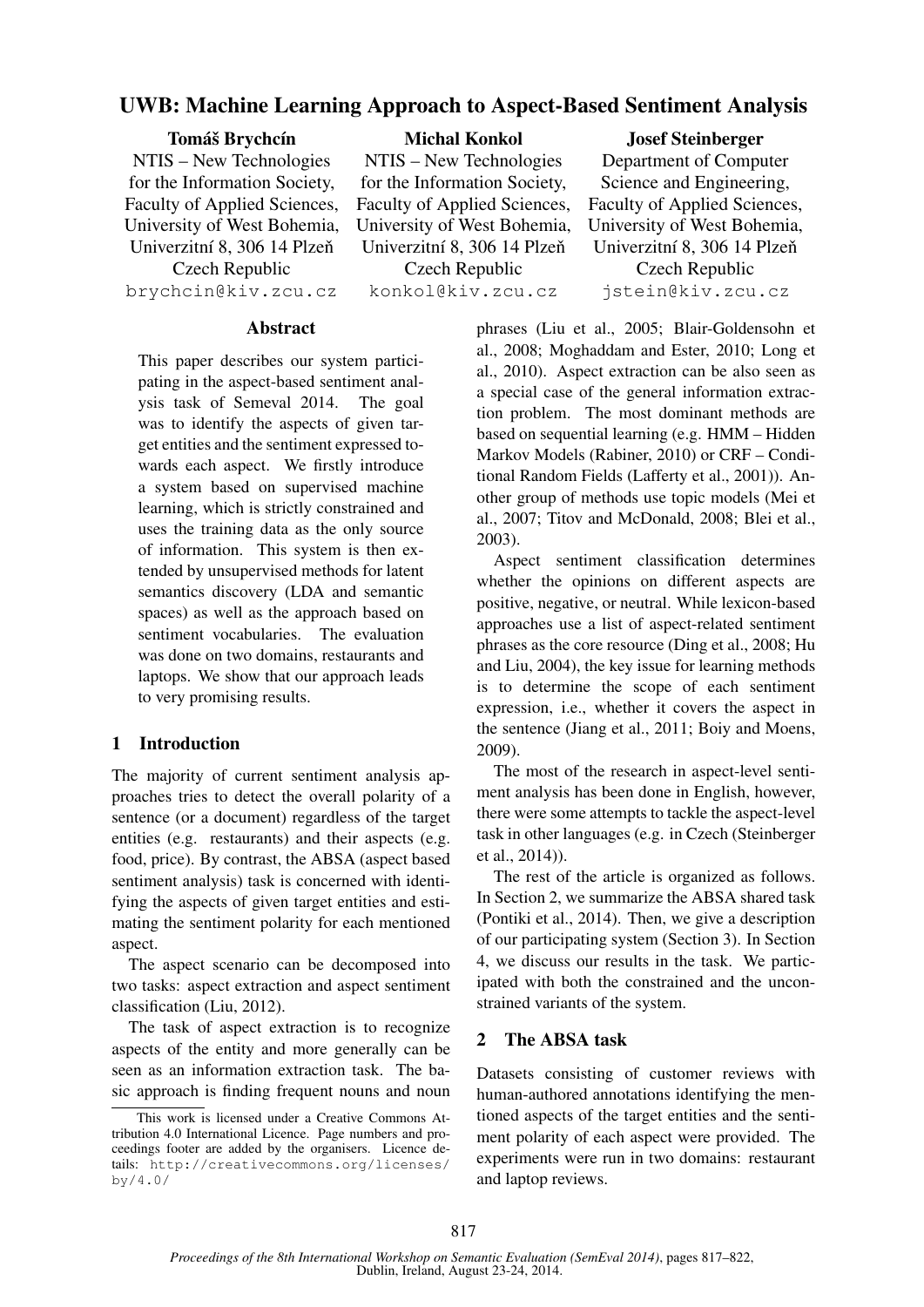Each team could submit two versions of systems – constrained and unconstrained. The constrained system uses only the training data and other resources (such as lexicons) for training. The unconstrained system can use additional data.

We use another definition of these types, which is not against the rules. Our constrained systems are based purely on ABSA training data, without any external knowledge such as dictionaries or rules. Our unconstrained systems use additional dictionaries, rule-based extensions and unlabeled data. From our point of view, hand-crafted dictionaries and rules are external knowledge and thus it is the same as adding external data.

The task consists of the four subtasks.

#### 2.1 Subtask 1: Aspect term extraction

Given a set of sentences with pre-identified entities (restaurants or laptops), the task is to identify the aspect terms present in the sentence and return a list containing all the distinct aspect terms.

*I liked the service and the staff, but not the food.*  $\rightarrow$  {service, staff, food}

#### 2.2 Subtask 2: Aspect term polarity

For a given set of aspect terms within a sentence, the task is to determine the polarity of each aspect term: positive, negative, neutral or conflict (i.e., both positive and negative).

*I hated their fajitas, but their salads were great.*  $\rightarrow$  {fajitas: negative, salads: positive}

#### 2.3 Subtask 3: Aspect category detection

Given a predefined set of aspect categories, the task is to identify the aspect categories discussed in a given sentence. Aspect categories are typically coarser than the aspect terms of Subtask 1, and they do not necessarily occur as terms in the given sentence.

For example, the following categories were defined for the restaurants' domain: food, service, price, ambience and anecdotes/miscellaneous.

*The restaurant was expensive, but the menu was great.*  $\rightarrow$  {price, food}

#### 2.4 Subtask 4: Aspect category polarity

Given a set of pre-identified aspect categories, the task is to determine the polarity (positive, negative, neutral or conflict) of each aspect category.

*The restaurant was expensive, but the menu was great.* → {*price: negative, food: positive*}

### 3 System description

We use machine learning approach to all subtasks. For aspect term extraction we use CRF. For the other three tasks we use the Maximum Entropy classifier. We use the Brainy (Konkol, 2014) implementation of these algorithms.

During the data preprocessing, we use simple word tokenizer based on regular expressions. All tokens are lowercased for tasks 2 and 4.

We will firstly describe all the features used in this paper because the tasks share some of them. These features are then referenced in the descriptions of individual subtasks.

- **Words** (W) Word occurrence on a given position in the context window.
- Bag of Words (BoW) Occurrence of a word in a sentence (or context window).
- **Bigrams (B)** Bigram occurrence on a given position in the context window.
- Bag of Bigrams (BoB) Occurrence of a bigram in a sentence (or context window).
- Tf-idf Term frequency–inverse document frequency for all tokens in the sentence.
- Learned Dictionary (LD) Dictionary of terms based on training data.
- **Suffixes (S)** Suffix of a word (2-4 characters).
- Sentiment Dictionary (SD) Dictionary created using semi-automatic triangulation method (Steinberger et al., 2012). The score is normalized.
- Senti Wordnet (SW) See (Baccianella et al., 2010).
- LDA See Section 3.1.
- Word Clusters (WC) See Section 3.2. Cluster occurrence on a given position in the context window.
- **Bag of Clusters (BoC)** Same as word clusters, but without information about position.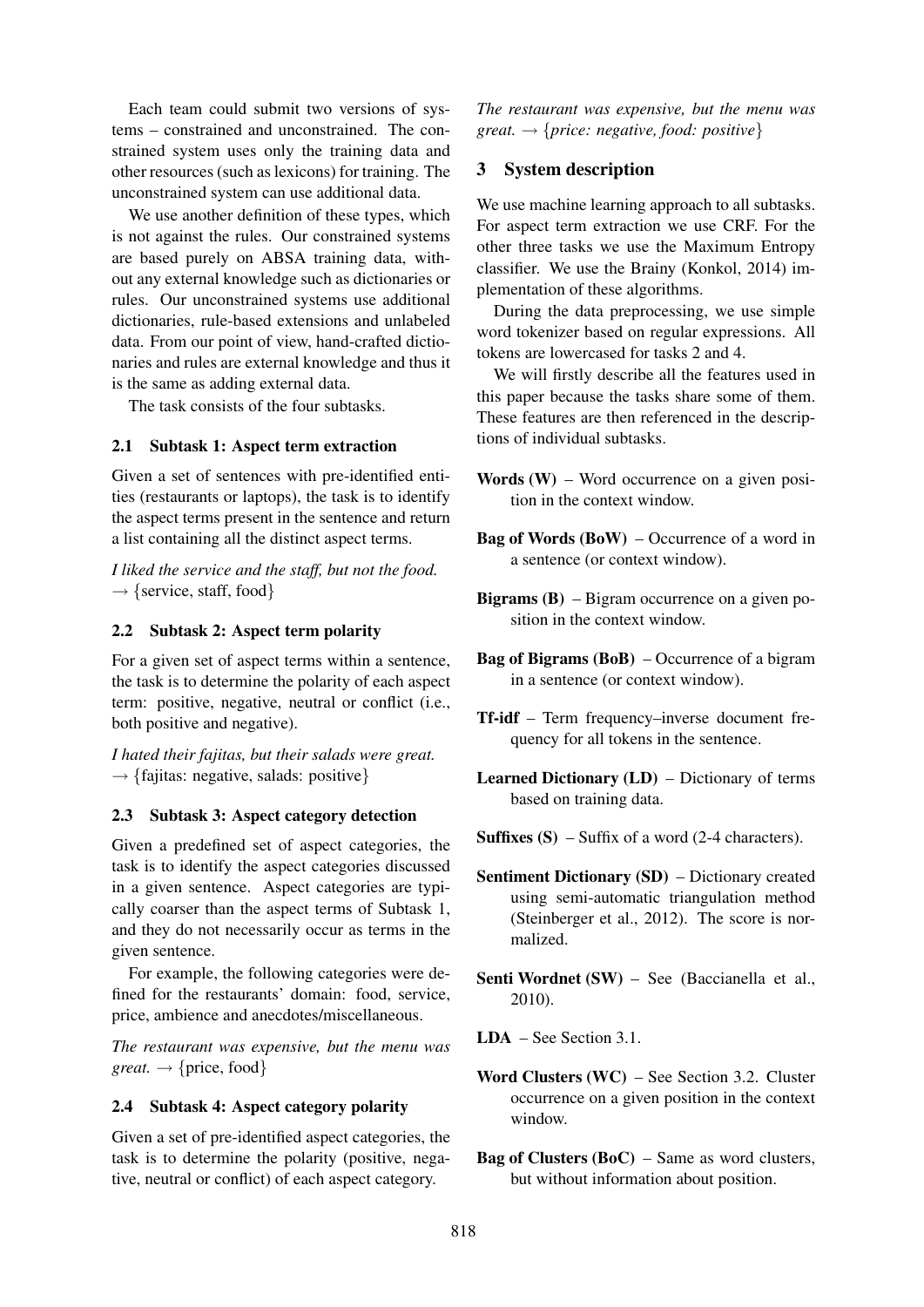We use two features that are not in common use in similar tasks – Latent Dirichlet Allocation and word clusters based on semantic spaces. Both these features use large amount of unlabeled data to discover latent semantics. We downloaded the restaurant reviews from http://opentable. com. This corpus consists of 409,665 reviews (documents) with about 27 million words. The *opentable* corpus is used as the training data for these features. Unfortunately, we did not find any large corpus for laptop domain, thus presented unsupervised features are used in restaurant domain only.

We devote the following two subsections to describe these features. Then we introduce our approach to the individual tasks.

#### 3.1 Latent Dirichlet Allocation

The Latent Dirichlet Allocation (LDA) (Blei et al., 2003) is a topic model that is assumed to provide useful information for particular subtasks. We use LDA implementation from the MALLET (McCallum, 2002) software package. For each experiment we always train the 400 topics LDA (no significant difference was observed between different numbers of topics) with 1,000 iterations of Gibbs sampling. The hyperparameters of Dirichlet distributions were initially set to  $\alpha = 50/K$ , where K is the number of topics and  $\beta = 0.1$ . This setting is recommended by (Griffiths and Steyvers, 2004). The topic probabilities are directly used as new features to the classifier.

## 3.2 Word clusters

We use same approach as presented in (Brychcín and Konopík, 2014), where word clusters derived from semantic spaces improved language modeling. As recommended by these authors, we use COALS (Correlated Occurrence Analogue to Lexical Semantics) (Rohde et al., 2004) and HAL (Hyperspace Analogue to Language) (Lund and Burgess, 1996) for representing the word meaning and the Repeated Bisection algorithm for clustering. Similar approach has been already used for sentiment analysis in (Habernal and Brychcín, 2013) and (Brychcín and Habernal, 2013).

The parameters of semantic spaces are set as follows. For both semantic spaces we use a fourword context window (in both directions). HAL uses a matrix consisting of 50,000 columns, which keeps the largest amount of information. COALS uses a matrix with only 14,000 columns (as recommended by the authors of the algorithm). The SVD reduction was not used in our experiments.

Implementation of the HAL, COALS algorithms is available in an open source package S-Space (Jurgens and Stevens, 2010). For clustering, we use the implementation from the CLUTO software package (Karypis, 2003). As a measure of the similarity between two words, we use the cosine similarity of word vectors.

For both semantic spaces the word vectors are clustered into four different depths: 100, 500, 1,000, and 5,000 clusters (i.e. eight different cluster sets). The occurrences of particular clusters represent additional features to the classifiers.

#### 3.3 Aspect term extraction

Our approach for aspect term extraction is based on Conditional Random Fields (CRF). The choice was based on similarity with the named entity recognition task, where CRF are regarded as the current state of the art (Konkol and Konopík, 2013). We use the BIO model for representing aspect terms (Ramshaw and Marcus, 1999).

The constrained feature set consists of: *W, BoW, B, LD, S*. It is extended by *WC* for the unconstrained case.

## 3.4 Aspect term polarity

During the detection of the aspect term polarities, the words affecting the sentiment of the aspect term are assumed to be close in most of cases. Thus we use a context window of 10 words in both directions around the target aspect term. We assume the further the word or bigram is from the target aspect term, the lower impact it has on the polarity label. To model this assumption we use a weight for each word and bigram feature taken from the Gaussian distribution according to the distance from the aspect term. The mean is set to 0 and the variance is optimized on training data.

As a feature set for the constrained approach we use only *BoW, BoB* and for the unconstrained approach we use *BoC, SD, SW* above that.

## 3.5 Aspect category detection

Aspect category detection is based on a set of binary Maximum Entropy classifiers, one for each class. The final decision is simply assembled from decisions of individual classifiers.

For this task we use *BoW, Tf-Idf* for the constrained approach and add *LDA, BoC* for unconstrained approach.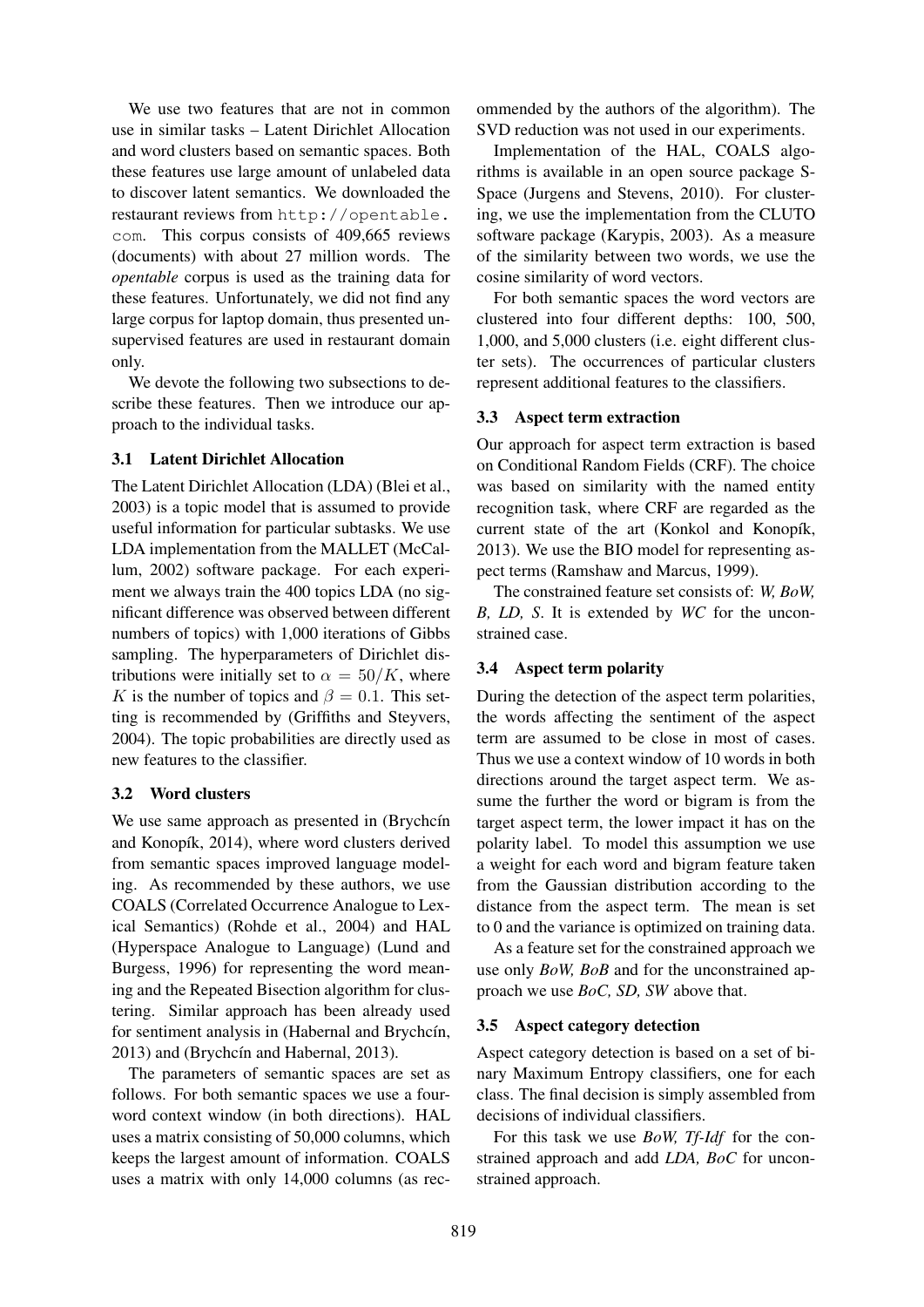|              |             | Team                    | Const.         | Rank       | $P[\%]$ | $R[\%]$ | $F_1[\%]$ | Rank       | $ACC[\%]$ |
|--------------|-------------|-------------------------|----------------|------------|---------|---------|-----------|------------|-----------|
| Aspect terms | Restaurants | <b>Best</b>             |                | 1.         | 85.35   | 82.71   | 84.01     | 1.         | 80.95     |
|              |             | <b>UWB</b>              | U              | 7.         | 82.70   | 76.28   | 79.36     | 4.         | 77.69     |
|              |             | <b>UWB</b>              | $\mathcal{C}$  | 12.        | 83.28   | 70.28   | 76.23     | 12.        | 72.13     |
|              |             | Average                 |                | $14 - 15.$ | 76.74   | 67.26   | 70.78     | 18.        | 69.15     |
|              |             | Semeval Baseline        |                |            |         |         | 47.15     |            | 64.28     |
|              | Laptops     | <b>Best</b>             |                | 1.         | 84.80   | 66.51   | 74.55     | 1.         | 70.49     |
|              |             | <b>UWB</b>              | $\overline{U}$ |            |         |         |           | 4.         | 66.67     |
|              |             | <b>UWB</b>              | $\mathcal{C}$  | 14.        | 77.33   | 49.54   | 60.39     | 10.        | 62.54     |
|              |             | Average                 |                | 14.        | 68.97   | 50.45   | 56.20     | 16.        | 59.01     |
|              |             | Semeval Baseline        |                |            |         |         | 35.64     |            | 51.07     |
| Aspect       | categories  | <b>Best</b>             |                | 1.         | 91.04   | 86.24   | 87.58     | 1.         | 82.92     |
|              |             | <b>UWB</b>              | U              | 4.         | 84.36   | 78.93   | 81.55     | 8.         | 72.78     |
|              |             | <b>UWB</b>              | $\mathsf{C}$   | 5.         | 85.09   | 77.37   | 81.04     | 9.         | 72.78     |
|              |             | Average                 |                | 11.        | 76.00   | 72.26   | 73.79     | $12 - 13.$ | 69.51     |
|              |             | <b>Semeval Baseline</b> |                |            |         |         | 63.89     |            | 65.66     |

Table 1: Comparison of our constrained (C) and unconstrained (U) system with Semeval baseline, best and average results.  $P$ ,  $R$ , and  $F_1$  denote the precision, recall and F-measure, respectively, used for measuring aspect term and category detection. ACC denotes the accuracy, used for measuring aspect term and category sentiment polarity detection.

#### 3.6 Aspect category polarity

For this task we always take the whole sentence into account. We cannot take a limited window as we do not know where exactly the category is mentioned in the sentence. Moreover, it can be at several positions. To distinguish between different categories we again use standalone Maximum Entropy classifier for each category.

The constrained feature set consists of: *BoW, BoB, Tf-Idf*. It is extended by *BoC, LDA, SD, SW* for the unconstrained case.

## 4 Results

The ABSA task was a competition between research teams from around the world. There were 21 to 32 submitted systems for individual tasks.

We have submitted both constrained (no external knowledge, dictionaries or rules) and unconstrained systems for all tasks, except unconstrained system for aspect term extraction in the laptops domain.

Table 1 shows results of our systems (UWB) and compares them with the best and average systems as well as with the Semeval baseline. The average system is not any particular system. It is represented by average rank and metrics (metrics are averaged separately).

Our systems performed quite well. In all

tasks, we outperform the Semeval baseline system. Moreover, we are always above average (Fmeasure and accuracy) in all tasks. We were three times in the fourth place and our unconstrained systems were always in top ten.

Table 2 presents the 10-fold cross-validation results on restaurant training data. We can clearly see, that any of our extension (LDA, clusters, sentiment vocabularies) brings at least some improvement.

## 5 Conclusion

This paper covers our participation in the ABSA task of Semeval 2014. The ABSA task consists of 4 subtasks. For each subtask we propose both constrained (no external knowledge) and unconstrained approach. The constrained versions of our system are based purely on machine learning techniques. The unconstrained versions extend the constrained feature set by LDA, semantic spaces and sentiment dictionaries.

The proposed approaches achieved very good results. The constrained versions were always above average, often by a large margin. The unconstrained versions were ranked among the best systems.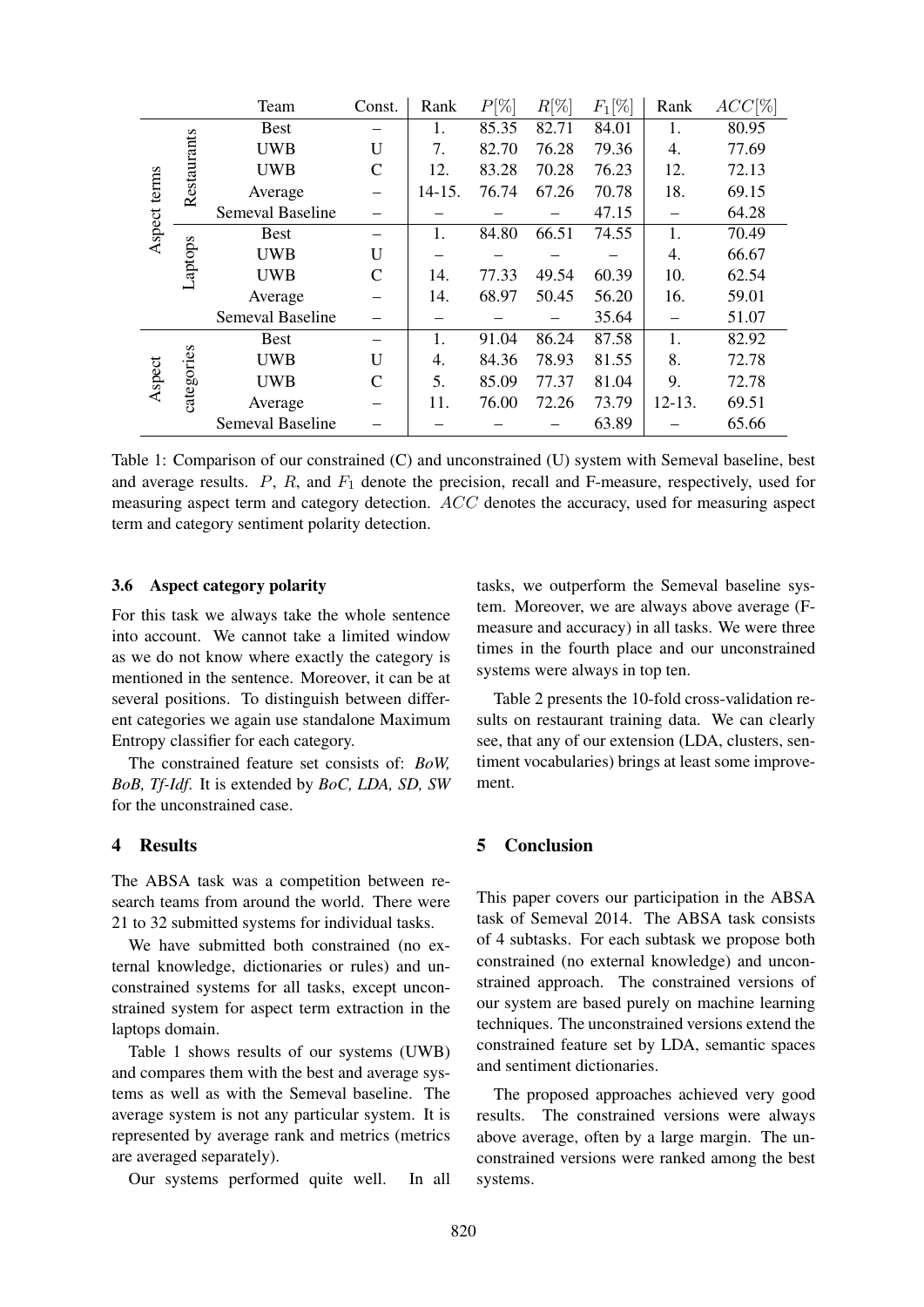|                     |         |                            |           |                   | $ACC[\%]$                |  |  |
|---------------------|---------|----------------------------|-----------|-------------------|--------------------------|--|--|
|                     |         |                            |           | Constrained       | 65.91                    |  |  |
|                     | $P[\%]$ | $R[\%]$                    | $F_1[\%]$ | Constrained+BoC   | 70.05                    |  |  |
| Constrained         | 68.72   | 82.14                      | 74.83     | Constrained+SD+SW | 68.13                    |  |  |
| $Constrained + WC$  | 76.77   | 82.51                      | 79.53     | All               | 71.02                    |  |  |
|                     |         | (a) Aspect term extraction |           |                   | (b) Aspect term polarity |  |  |
|                     |         |                            |           |                   |                          |  |  |
|                     |         |                            |           |                   | ACC[%]                   |  |  |
|                     | $P[\%]$ | $R[\%]$                    | $F_1[\%]$ | Constrained       | 66.69                    |  |  |
| Constrained         | 74.56   | 80.69                      | 77.51     | Constrained+LDA   | 67.85                    |  |  |
| Constrained + LDA   | 75.96   | 81.94                      | 78.84     | Constrained+BoC   | 68.61                    |  |  |
| $Constrained + BoC$ | 77.01   | 81.42                      | 79.16     | Constrained+SD+SW | 69.28                    |  |  |
| All                 | 77.28   | 81.62                      | 79.39     | All               | 70.20                    |  |  |

(c) Aspect category extraction

(d) Aspect category polarity

 $A \cap C$ <sup>[( $\neq$ ]</sup>

Table 2: 10 fold cross-validation results on the restaurants training data for individual features. P, R, and  $F_1$  denote the precision, recall and F-measure, respectively, used for measuring aspect term and category detection. ACC denotes the accuracy, used for measuring aspect term and category sentiment polarity detection.

#### Acknowledgements

This work was supported by grant no. SGS-2013-029 Advanced computing and information systems, by the European Regional Development Fund (ERDF) and by project "NTIS - New Technologies for Information Society", European Centre of Excellence, CZ.1.05/1.1.00/02.0090, and by project MediaGist, EU's FP7 People Programme (Marie Curie Actions), no. 630786.

## References

- Stefano Baccianella, Andrea Esuli, and Fabrizio Sebastiani. 2010. Sentiwordnet 3.0: An enhanced lexical resource for sentiment analysis and opinion mining. In Nicoletta Calzolari (Conference Chair), Khalid Choukri, Bente Maegaard, Joseph Mariani, Jan Odijk, Stelios Piperidis, Mike Rosner, and Daniel Tapias, editors, *Proceedings of the Seventh International Conference on Language Resources and Evaluation (LREC'10)*, Valletta, Malta, may. European Language Resources Association (ELRA).
- Sasha Blair-Goldensohn, Kerry Hannan, Ryan McDonald, Tyler Neylon, George Reis, and Jeff Reynar. 2008. Building a sentiment summarizer for local service reviews. In *Proceedings of WWW-2008 workshop on NLP in the Information Explosion Era*.
- David M. Blei, Andrew Y. Ng, and Michael I. Jordan. 2003. Latent dirichlet allocation. *Journal of Machine Learning Research*, 3:993–1022.
- Erik Boiy and Marie-Francine Moens. 2009. A machine learning approach to sentiment analysis

in multilingual web texts. *Information retrieval*, 12(5):526–558.

- Tomáš Brychcín and Ivan Habernal. 2013. Unsupervised improving of sentiment analysis using global target context. In *Proceedings of the International Conference Recent Advances in Natural Language Processing RANLP 2013*, pages 122– 128, Hissar, Bulgaria, September. INCOMA Ltd. Shoumen, BULGARIA.
- Tomáš Brychcín and Miloslav Konopík. 2014. Semantic spaces for improving language modeling. *Computer Speech & Language*, 28(1):192 – 209.
- Xiaowen Ding, Bing Liu, and Philip S. Yu. 2008. A holistic lexicon-based approach to opinion mining. In *Proceedings of the Conference on Web Search and Web Data Mining*.
- Thomas L. Griffiths and Mark Steyvers. 2004. Finding scientific topics. *Proceedings of the National Academy of Sciences of the United States of America*, 101(Suppl 1):5228–5235, April.
- Ivan Habernal and Tomáš Brychcín. 2013. Semantic spaces for sentiment analysis. In *Text, Speech and Dialogue*, volume 8082 of *Lecture Notes in Computer Science*, pages 482–489, Berlin Heidelberg. Springer.
- Minqing Hu and Bing Liu. 2004. Mining and summarizing customer reviews. In *Proceedings of the tenth ACM SIGKDD international conference on Knowledge discovery and data mining*, KDD '04, pages 168–177, New York, NY, USA. ACM.
- Long Jiang, Mo Yu, Ming Zhou, Xiaohua Liu, and Tiejun Zhao. 2011. Target-dependent twitter sen-